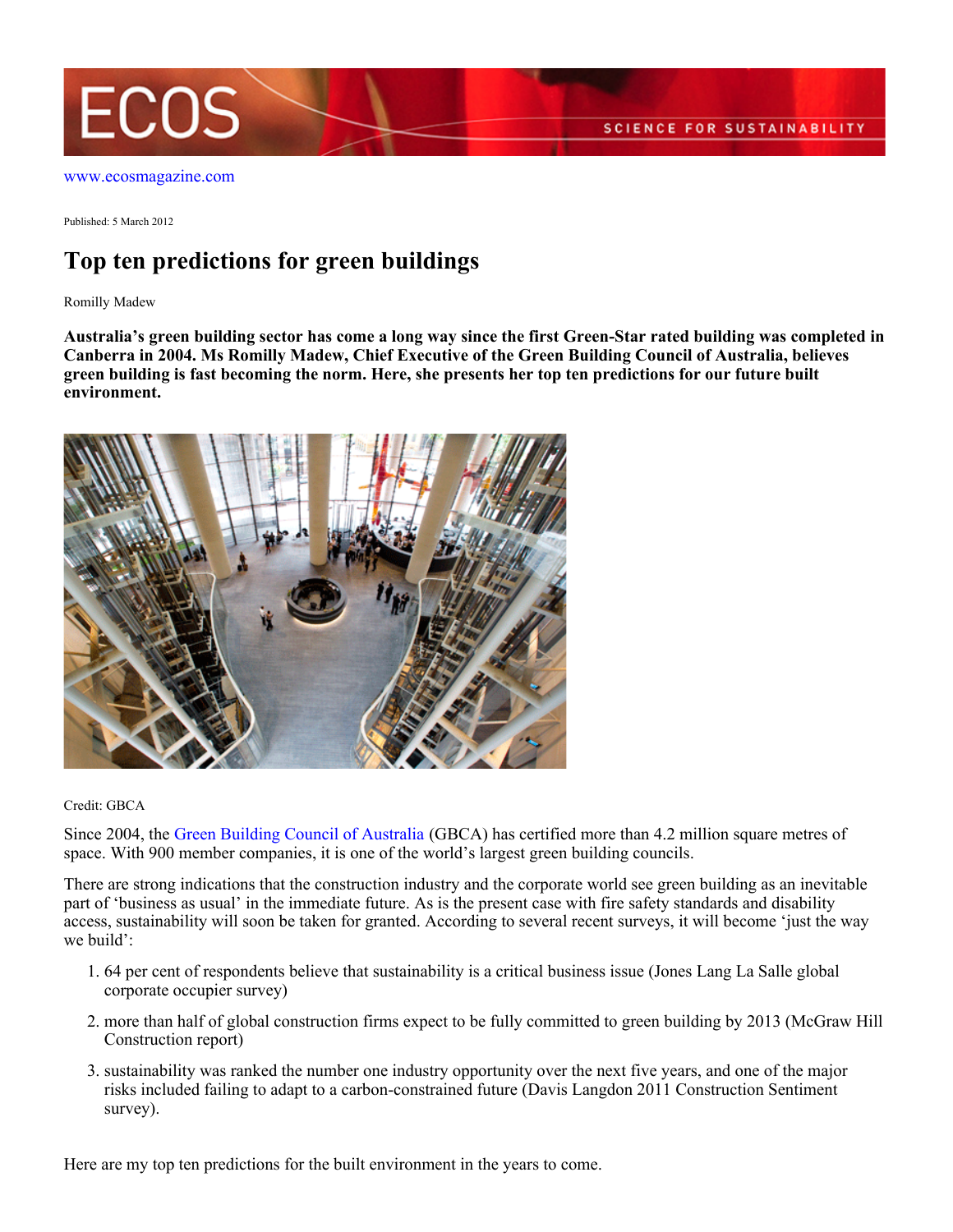## **1. The focus on existing buildings will intensify**

In the United States, the fastest-growing rating tool in 2011 was the Leadership in Energy and Environmental Design for Existing Buildings program. Closer to home, some policies – such as the Australian Government's Commercial Building Disclosure scheme – are already encouraging owners to upgrade their existing buildings. To help the industry green its existing stock, the GBCA is developing the Green Star performance rating tool, which will assess the operational performance of existing buildings against the nine current Green Star categories. We expect this tool to revolutionise the industry.

## **2. Zero net energy designs will gain traction**

There will be little room for buildings that aren't carbon neutral, or energy, ecology and water positive. Many GBCA members are active in this space. The architecture and design firm Woods Bagot, with engineering consultants Buro Happold, have developed an interactive design platform that tracks the energy and carbon footprints of different building designs. It enables designers to experiment with options and start the design process with the question: 'what can this building do for the environment?'

## **3. Building products and materials will become greener**

The shift to green materials is being driven by life cycle assessments of materials – that is, the impact of a material from the beginning to the end of its life. An emerging trend will be more emphasis on 'cradle-to-cradle' thinking, where materials are purchased based on both their first and second lives. Organisations such as InterfaceFLOR, which is recognised as the world's most sustainable carpet manufacturer, has implemented a take-back and recycling program to ensure its products have a useful 'second life'.

## **4. Affordable green will be the norm**

Many people associate green with higher costs – but this is changing. New business models, technologies and high-performance materials are bringing green within reach. Mr Rowan Griffin, Head of Sustainability for the property division at Colonial First, comments that there is no longer a premium for green property.

'We have already gone to the stage where it's the norm to be green and energy efficient, so people expect that out of premium buildings,' he says. 'So, it's more a discount of those that are not energy efficient and not green.'



Credit: GBCA

## **5. Energy sources will transform**

We live in a country with more sunny days than anywhere else on the planet. Yet, we are lagging behind Asia, Europe and North America in the installation of solar photovoltaic panels. Expect this to change, as we begin to see solar, wind and photovoltaics routinely integrated into buildings and used as a building material, rather than simply being installed on top. And, many of these renewable energy sources won't be large. Microturbines are already becoming popular in Asia, and we will see more Australian innovation in this area as we recognise the benefits of integrated small systems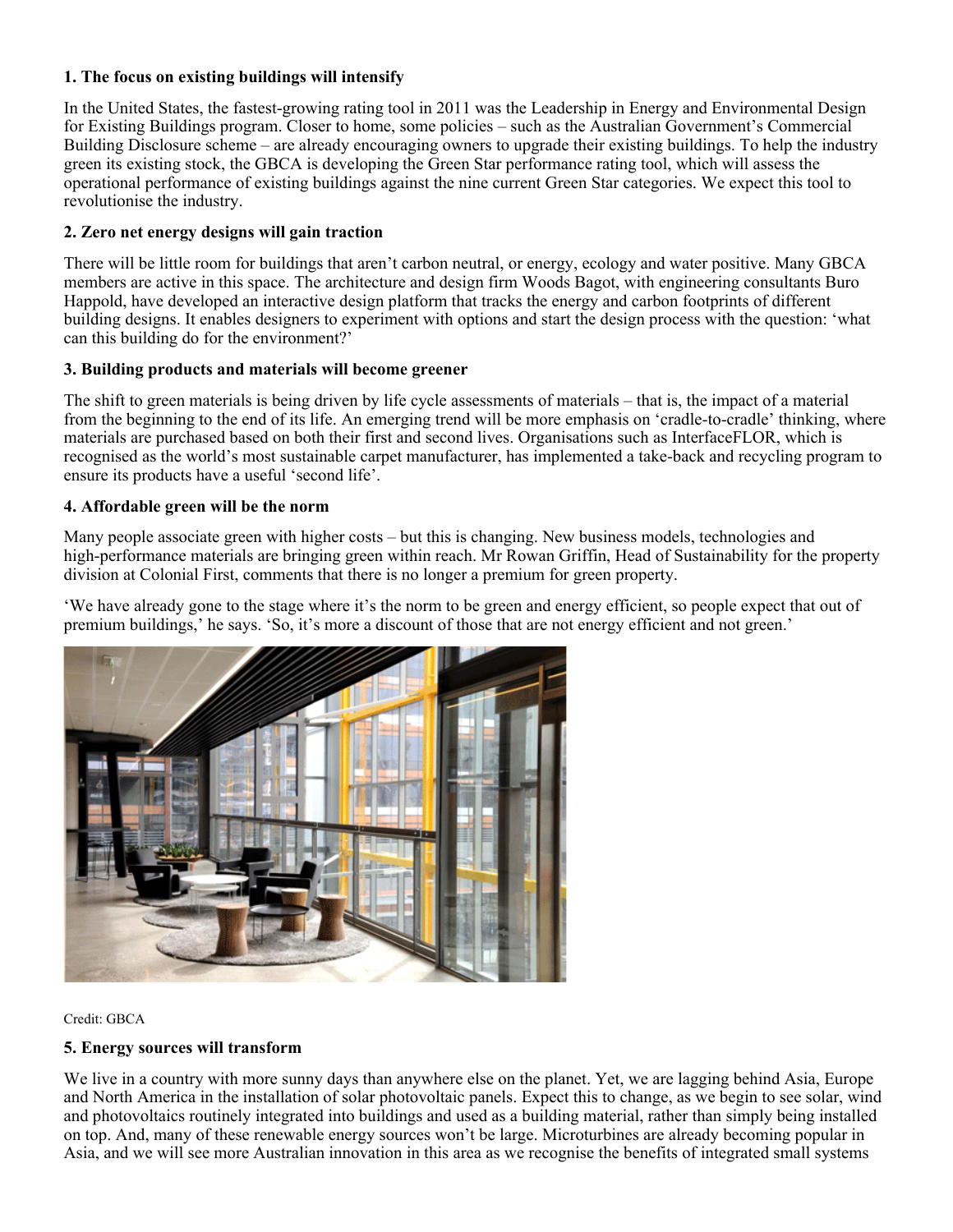over one giant, geographically remote power source.

### **6. Building information modelling will become standard practice**

Expect a more sophisticated approach to building monitoring as building information modelling (BIM) systems become more comprehensive. BIM will enable cross-disciplinary teams to share knowledge and track data of complex building projects. The project team on 1 Bligh Street in Sydney, for example, employed 3D-BIM technology during the design and construction phases. The BIM model brought together more than 30 individual discipline models, and all subconsultants were, in part, appointed on the basis of their BIM capability. The team found that 3D-BIM saved costs and construction time, and supported better building performance and control. Furthermore, the DEXUS property group – a partner in the project – believes BIM can generate efficiencies throughout the life of 1 Bligh Street, as all building data is made available to property managers.

### **7. Government focus on energy efficiency and overall sustainability will improve**

Governments are stepping up their mandates for green buildings, for both their own buildings and the private sector. The desire to reduce carbon emissions by going green will lead more government agencies to require green buildings. New schools and hospitals will be built to the highest environmental standards as community demands and government priorities shift towards sustainability. More than 100 education projects are currently registered to achieve Green Star ratings – and this is only the tip of the iceberg.

### **8. Investors will demand greater action on climate change**

When the GBCA first published *[The Dollars and Sense of Green Buildings](http://www.gbca.org.au/resources/gbca-publications/dollars-and-sense-of-green-buildings-2006-building-the-business-case-for-green-c/1002.htm)* in 2005, little attention was played to the role of investors. Two years later, our revised version tracked an overwhelming change in attitude. Today, the Investor Group on Climate Change warns that investors are monitoring the approach of companies on climate change and carbon pricing, including what they say in the public realm. In fact, 75 per cent of investment fund managers believe organisations need to integrate climate change issues into business strategies and set policy commitments on climate change, while 57 per cent of super funds believe companies need to improve their reporting and disclosure on climate change risks.



Credit: GBCA

#### **9. Blue is the new green**

It's not all about energy. Building designers and managers are taking steps to reduce water consumption through the use of water-saving fixtures, rainwater recovery systems and innovative water technologies. Lot 12 TradeCoast Central, for instance, gained a Green Star innovation point for its shared, precinct-wide nonpotable water storage and distribution system. The system reduces potable water consumption by  $80$  per cent – more than 10 000 litres per day – and the only potable water used within the precinct is for kitchens, showers and hand basins.

## **10. The demand for green communities, cities and infrastructure will grow**

Beyond the building envelope, we're already seeing the conversation shift – we are now looking at how to green our